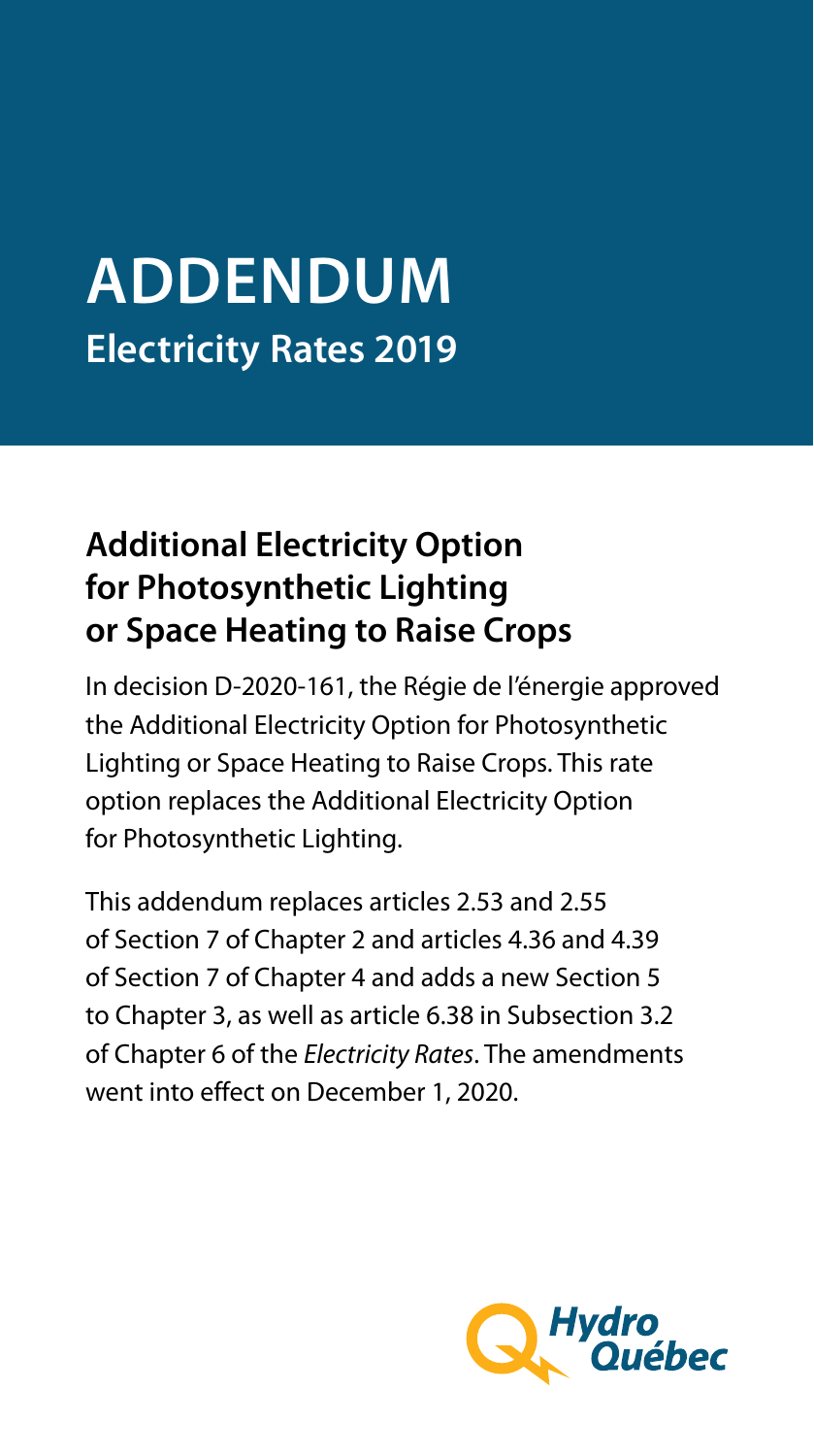## **CHAPTER 2 DOMESTIC RATES**

## **SECTION 7**

### **ADDITIONAL ELECTRICITY OPTION FOR PHOTOSYNTHETIC LIGHTING OR SPACE HEATING TO RAISE CROPS**

### **Application 2.53**

The Additional Electricity Option, described in Section 3 of Chapter 6, applies to the domestic Rate D, DP or DM contract of a customer who uses electricity for photosynthetic lighting or for space heating to raise crops, where the maximum power demand has been at least 50 kilowatts during a consumption period included in the 12 consecutive monthly periods preceding the date of the sign-up request, subject to the provisions of articles 2.54, 2.55 and 2.56.

It does not apply when the customer is benefiting from the Winter Credit Option for Rate D customers described in Section 8 or from Rate Flex D described in Section 9 of this chapter.

### **Sign-up procedure 2.54**

A customer wishing to sign up for the Additional Electricity Option must submit a written request to Hydro-Québec at least 15 business days before the start of the consumption period for which the option is being requested. Subject to installation of the appropriate metering equipment, agreement on the reference power and Hydro-Québec's written approval, the option takes effect at the beginning of the consumption period following the period during which Hydro-Québec receives the written request.

### **Establishing reference power 2.55**

Upon receiving a request for the Additional Electricity Option for photosynthetic lighting or space heating to raise crops, Hydro-Québec may base the reference power on the normal consumption profile excluding these two uses.

### **Conditions of application 2.56**

The conditions defined in Section 3 of Chapter 6 apply, with the following adjustments: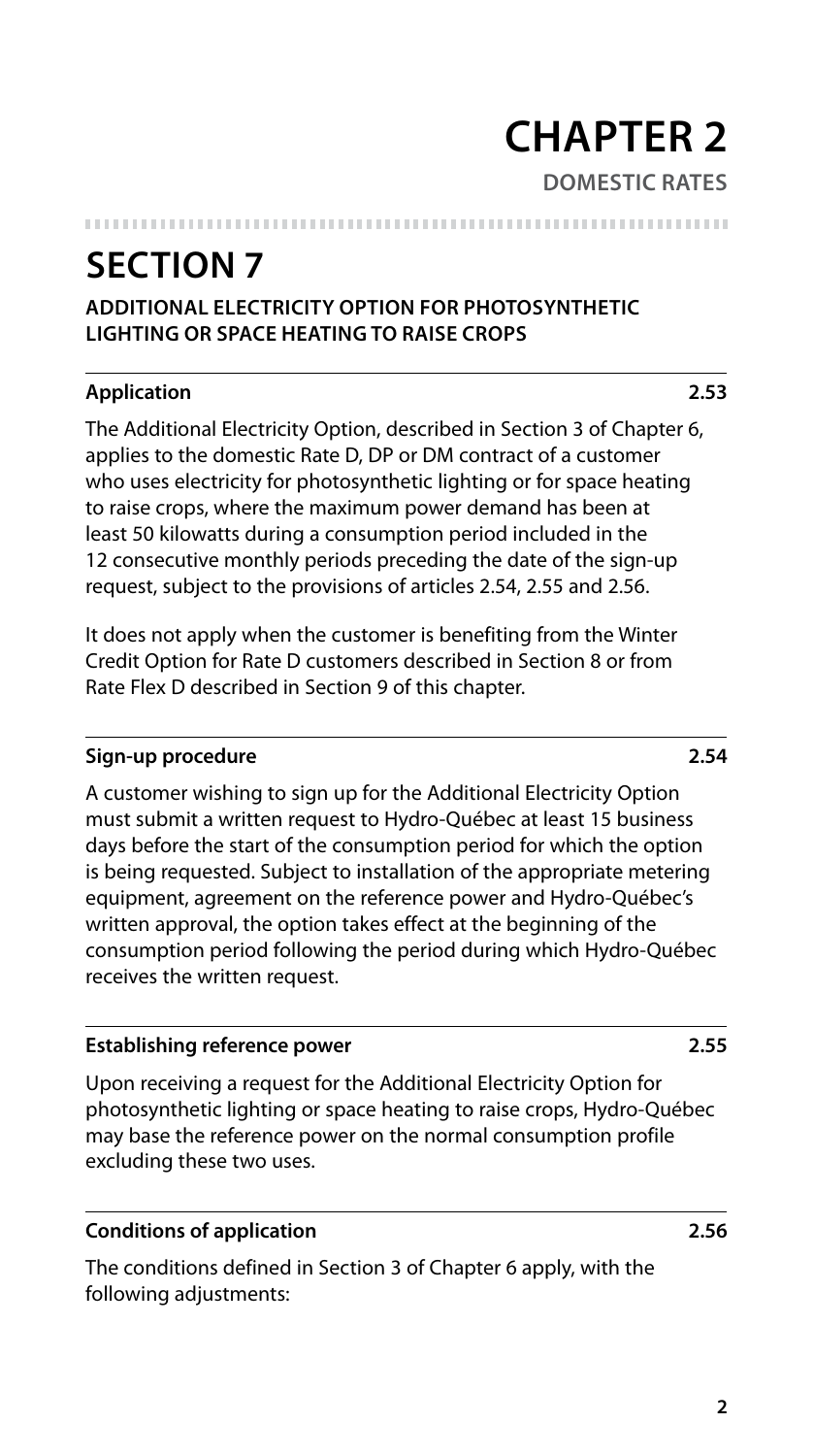- a) The price of additional electricity set according to Article 6.32 cannot be lower than the average price at Rate M, based only on the second-tier energy price for 25-kV service and a 100% load factor, that is, 5.59¢ per kilowatthour;
- b) Rate L and Rate LG mentioned in articles 6.27, 6.31, 6.34 and 6.35 are replaced by Rate DP;
- c) The adjustment for the difference in power factor provided for in Article 6.35 is made if the power factor for the actual consumption or the reference power, or for both, is lower than 90%.

## **CHAPTER 3**

**RATES FOR SMALL POWER**

### 

## **SECTION 5**

**ADDITIONAL ELECTRICITY OPTION FOR PHOTOSYNTHETIC LIGHTING OR SPACE HEATING TO RAISE CROPS**

### **Application 3.29**

The Additional Electricity Option, described in Section 3 of Chapter 6, applies to the Rate G contract of a customer who uses electricity for photosynthetic lighting or for space heating to raise crops, where the maximum power demand has been at least 50 kilowatts during a consumption period included in the 12 consecutive monthly periods preceding the date of the sign-up request, subject to the provisions of articles 3.30, 3.31 and 3.32.

It does not apply when the customer is benefiting from the Winter Credit Option for Rate G customers described in Section 3 or from Rate Flex G described in Section 4 of this chapter.

### **Sign-up procedure 3.30**

A customer wishing to sign up for the Additional Electricity Option must submit a written request to Hydro-Québec at least 15 business days before the start of the consumption period for which the option is being requested. Subject to installation of the appropriate metering equipment, agreement on the reference power and Hydro-Québec's written approval, the option takes effect at the beginning of the consumption period following the period during which Hydro-Québec receives the written request.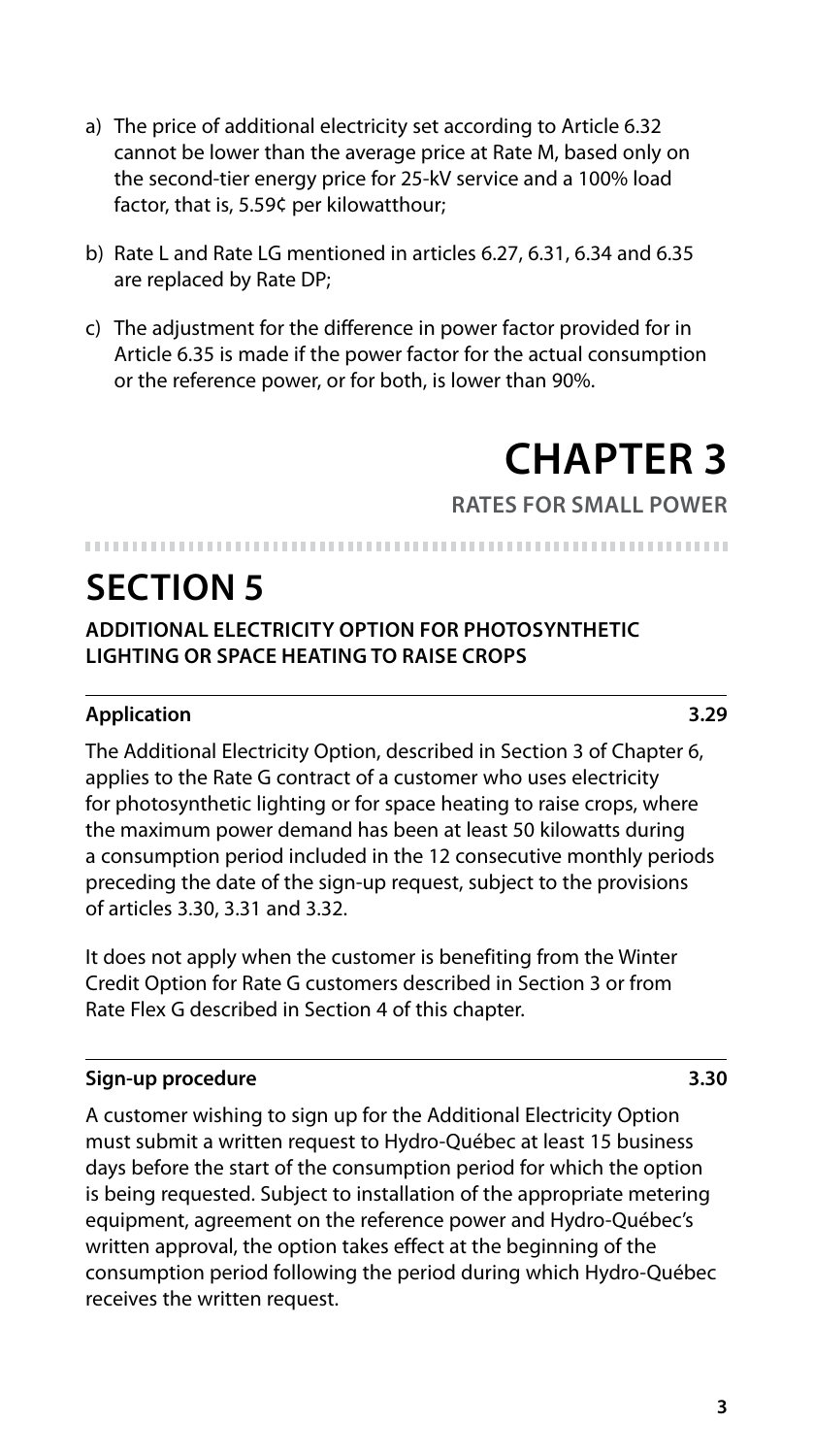### **Establishing reference power 3.31**

Upon receiving a request for the Additional Electricity Option for photosynthetic lighting or space heating to raise crops, Hydro-Québec may base the reference power on the normal consumption profile excluding these two uses.

### **Conditions of application 3.32**

The conditions defined in Section 3 of Chapter 6 apply, with the following adjustments:

- a) The price of additional electricity set according to Article 6.32 cannot be lower than the average price at Rate M, based only on the second-tier energy price for 25-kV service and a 100% load factor, that is, 5.59¢ per kilowatthour;
- b) Rate L and Rate LG mentioned in articles 6.27, 6.31, 6.34 and 6.35 are replaced by Rate G;
- c) The adjustment for the difference in power factor provided for in Article 6.35 is made if the power factor for the actual consumption or the reference power, or for both, is lower than 90%.

## **CHAPTER 4**

### **RATES FOR MEDIUM POWER**

## **SECTION 7**

**ADDITIONAL ELECTRICITY OPTION FOR MEDIUM-POWER CUSTOMERS**

### **Application 4.36**

The Additional Electricity Option, described in Section 3 of Chapter 6, applies to a Rate M or Rate G9 contract with a maximum power demand of at least 500 kilowatts during a consumption period included in the 12 consecutive monthly periods preceding the date of the sign-up request, subject to the conditions specified in articles 4.37, 4.38 and 4.39.

It does not apply when the customer is benefiting from one of the Interruptible Electricity Options described in Section 6 or from Rate Flex M or Rate Flex G9, as the case may be, respectively described in sections 11 et 12 of this chapter.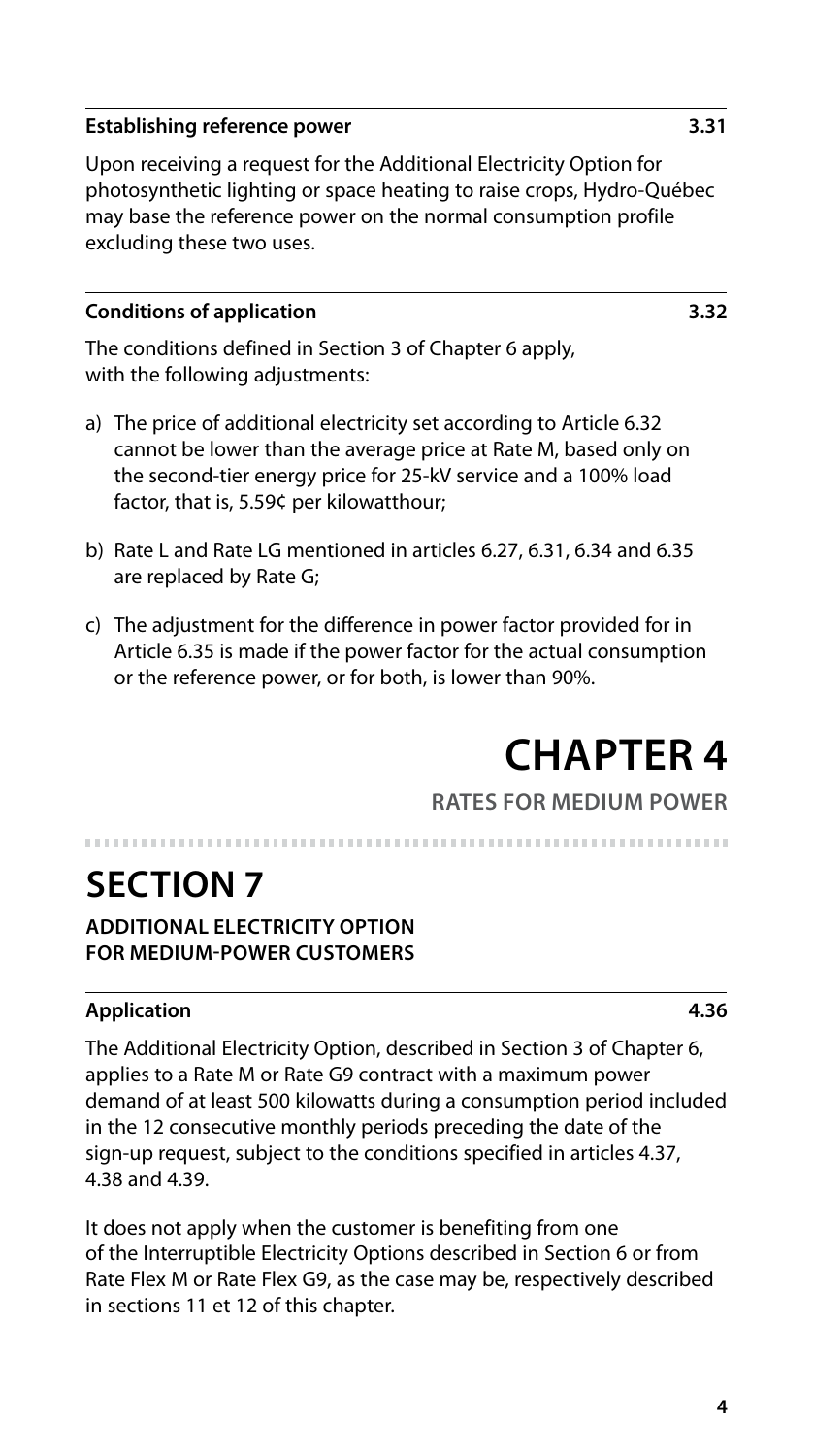### **Sign-up procedure 4.37**

A customer wishing to sign up for the Additional Electricity Option must submit a written request to Hydro-Québec at least 15 business days before the start of the consumption period for which the option is being requested.

Subject to installation of the appropriate metering equipment, agreement on the reference power and Hydro-Québec's written approval, the option takes effect at the beginning of the consumption period following the period during which Hydro-Québec receives the written request.

### **Conditions of application 4.38**

The conditions defined in Section 3 of Chapter 6 apply, with the following adjustments:

- a) The price of additional electricity set according to Article 6.32 cannot be lower than the average price at Rate M, based only on the second-tier energy price for 25-kV service and a 100% load factor, that is, 5.59¢ per kilowatthour;
- b) Rate L and Rate LG mentioned in articles 6.27, 6.31, 6.34 and 6.35 are replaced by Rate M or Rate G9, as the case may be;
- c) The adjustment for the difference in power factor provided for in Article 6.35 is made if the power factor for the actual consumption or for the reference power, or for both, is lower than 90%.

### **Conditions related to photosynthetic lighting or space heating to raise crops**

**4.39**

When electricity supplied under a Rate M or Rate G9 contract is used for photosynthetic lighting or for space heating to raise crops, the maximum power demand must have been at least 50 kilowatts during a consumption period included in the 12 consecutive monthly periods preceding the date of the sign-up request.

Upon receiving a request for the Additional Electricity Option for photosynthetic lighting or space heating to raise crops, Hydro-Québec may base the reference power on the normal consumption profile excluding these two uses.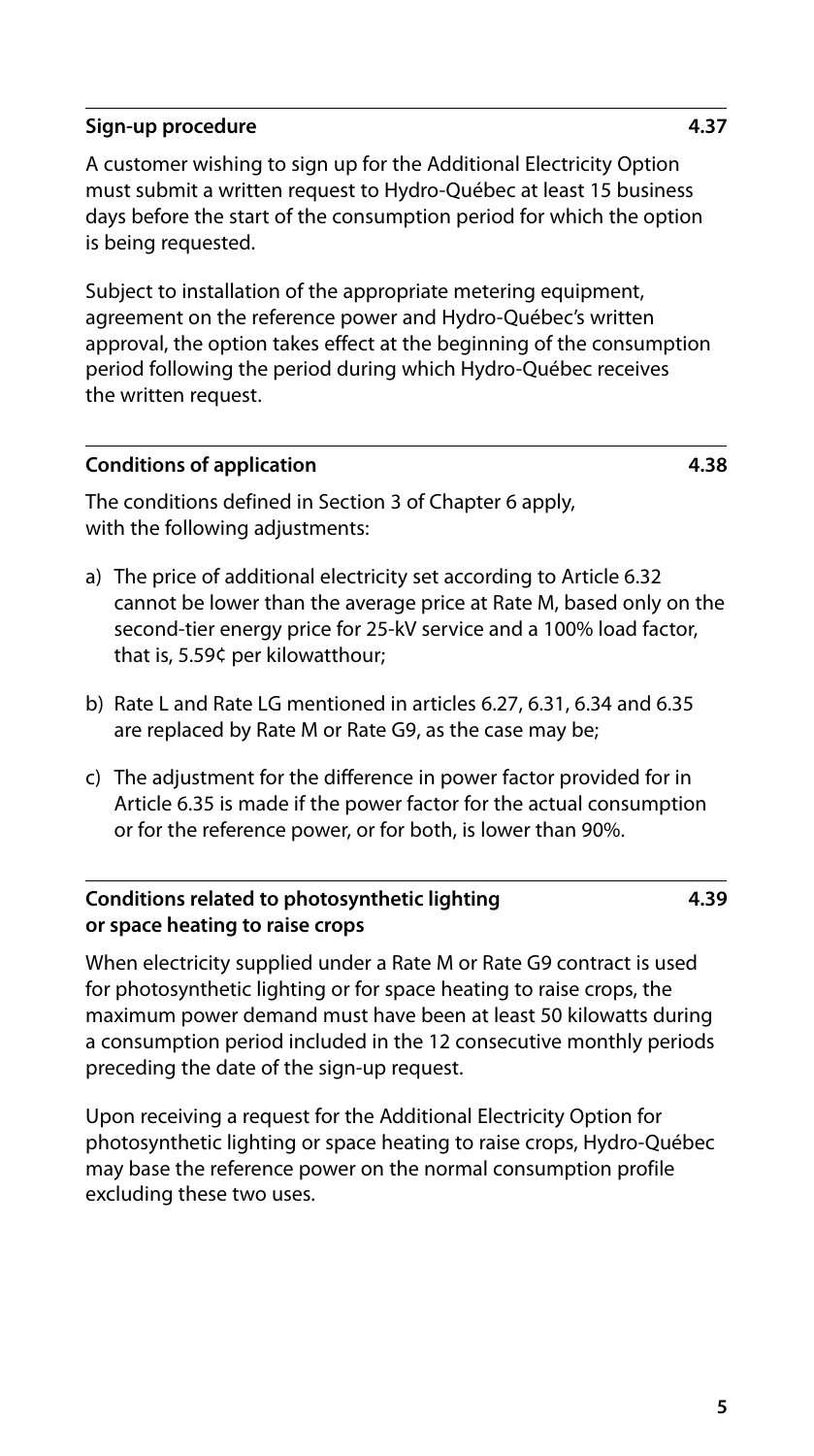# **CHAPTER 6**

### **LARGE-POWER OPTIONS**

### **SECTION 3**

**ADDITIONAL ELECTRICITY OPTION FOR LARGE-POWER CUSTOMERS**

**Subsection 3.1** – General Provisions

### **Application 6.26**

The Additional Electricity Option described in this section applies to a Rate L or Rate LG contract whose holder is not benefiting from the running-in conditions for new equipment described in Article 5.46.

### **Definitions 6.27**

In this section, the following definitions apply:

"*additional electricity*": The amount of energy corresponding to the difference between the real power demand and the reference power, for each 15-minute integration period. This quantity cannot be negative.

"*reference period*": The 3 consecutive consumption periods preceding the customer's sign-up for the Additional Electricity Option.

"*reference power*": The average of the highest real power demands during the 3 consumption periods making up the reference period, weighted according to the number of hours. If the real power demand is less than the minimum billing demand, it is replaced by the contract power in the case of a Rate L customer or by the minimum billing demand in the case of a Rate LG customer. Hydro-Québec may adjust the reference power if need be to better reflect the customer's normal consumption profile under the Rate L or Rate LG contract.

"*unauthorized period*": A period during which the customer's reference power may not be exceeded.

### **Sign-up procedure 6.28**

A customer wishing to sign up for the Additional Electricity Option must submit a written request to Hydro-Québec at least 5 business days before the start of the consumption period.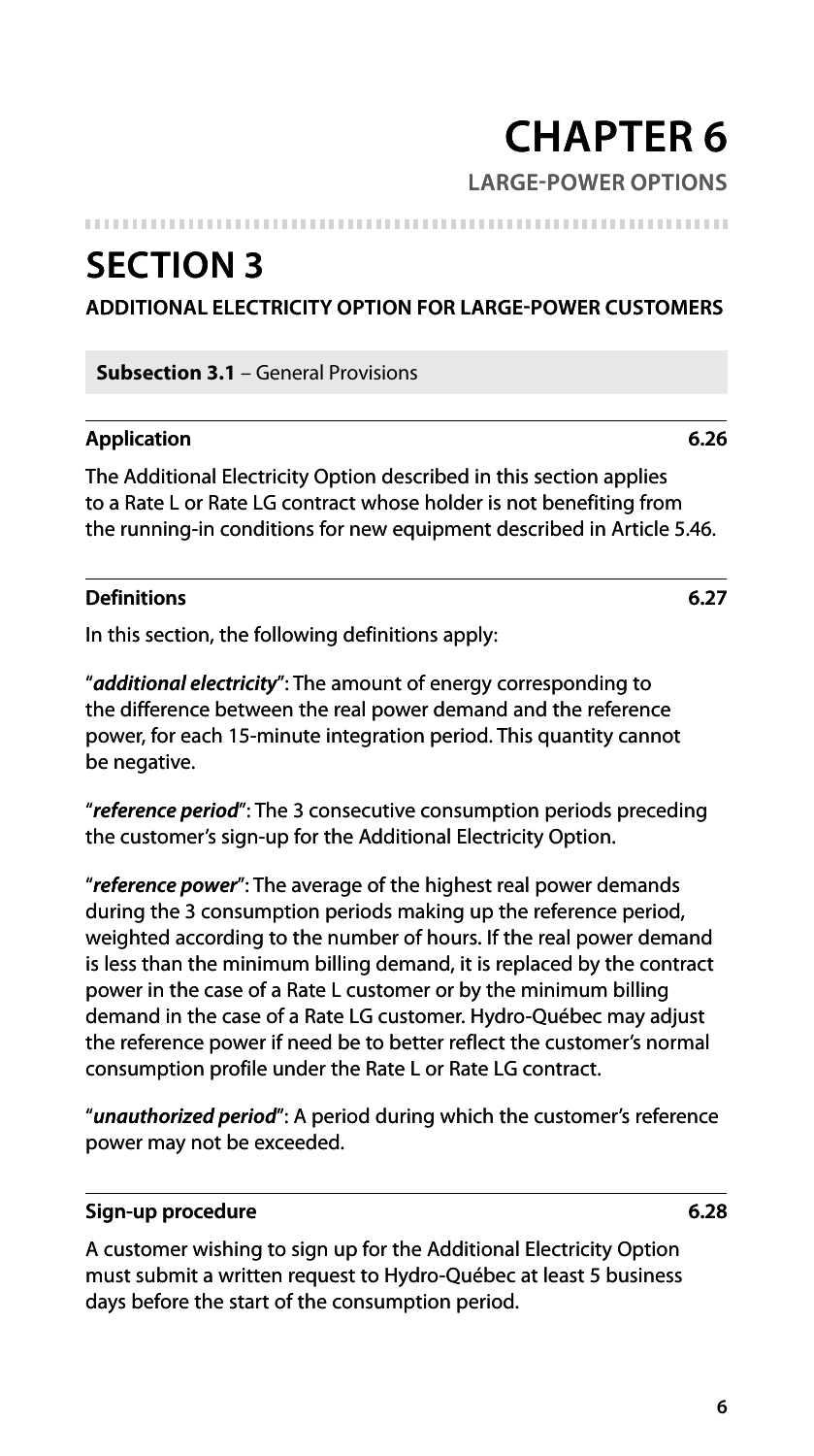Subject to agreement on the reference power and Hydro-Québec's written approval, the option takes effect at the beginning of the consumption period following the period during which Hydro-Québec receives the written request.

### **Duration of commitment 6.29**

A customer must make a commitment to the Additional Electricity Option for 1 consumption period.

### **Renewal of commitment 6.30**

A customer may renew a commitment regarding the Additional Electricity Option by submitting a written request to Hydro-Québec no later than 5 business days before the end of the commitment. The option will then continue to apply to the same contract, subject to Hydro-Québec's approval.

**Subsection 3.2** – Conditions of Application

### **Establishing reference power 6.31**

Upon receiving a request for the Additional Electricity Option, Hydro-Québec establishes the reference power that will be in effect for the duration of the commitment. If the 3 periods preceding the request do not reflect the customer's normal consumption profile under Rate L or Rate LG, Hydro-Québec will use any other method deemed adequate.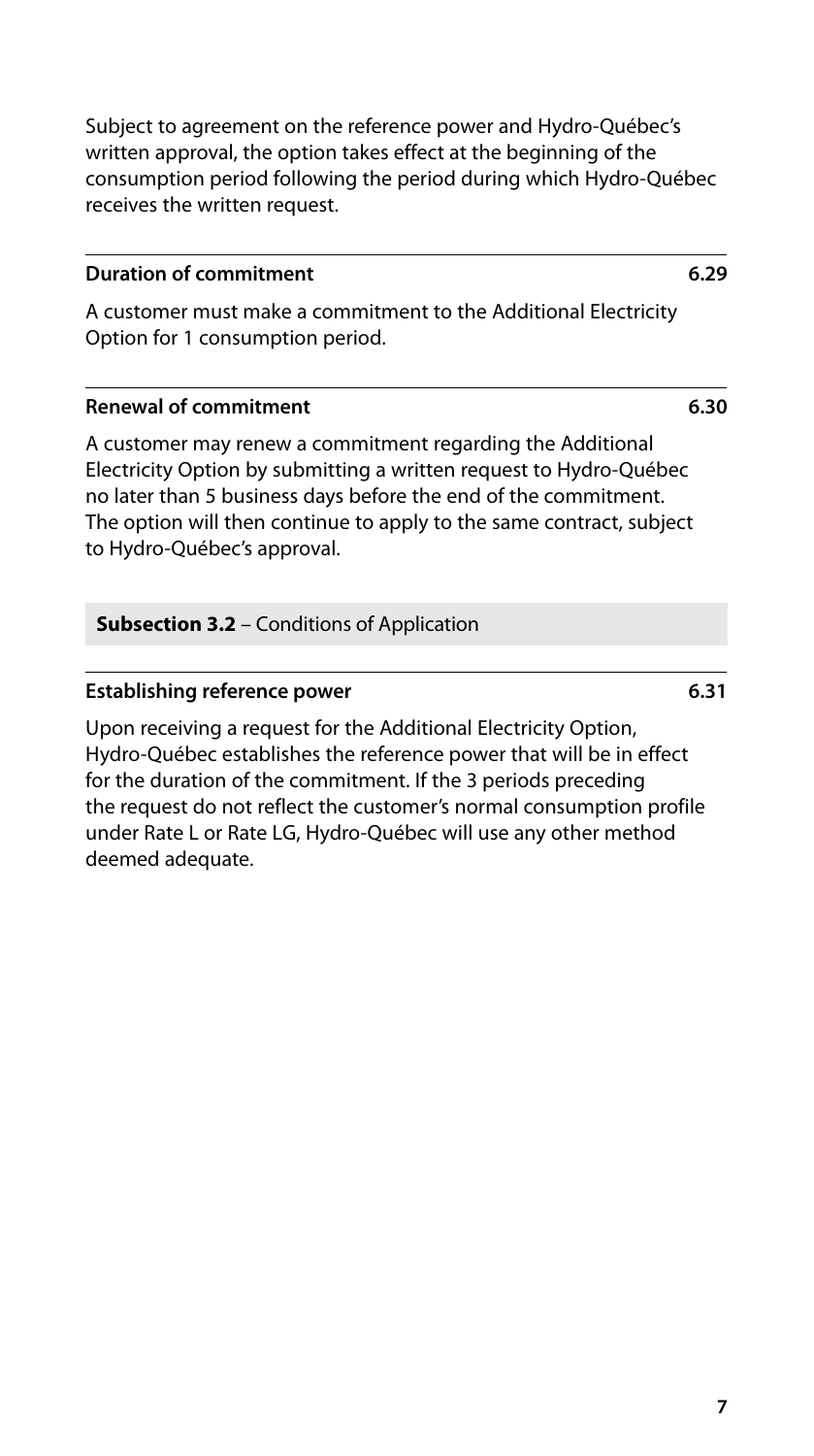### **Determining the price of electricity 6.32**

The price of electricity supplied under the Additional Electricity Option corresponds to:

a) during the winter period, the result of the following formula:

 $\frac{HAP \times CEE_h + (H_h - HAP) \times CEP}{H}$ 

where

- $HAP =$  the number of hours for which Hydro-Québec plans to make short-term purchases on the markets during the winter period;
- $CEE<sub>k</sub>$  = Hydro-Québec's avoided energy cost for the winter period;
- $CEP =$  the average cost of heritage pool electricity in effect:
- $=$  the total number of hours in the winter period;  $H_{\mu}$

or

b) during the summer period, the average cost of heritage pool electricity in effect.

The price of additional electricity cannot be lower than the average price at Rate L for 120-kV service and a 100% load factor, that is, 4.67¢ per kilowatthour.

### **Notification of the price of electricity 6.33**

Hydro-Québec shall notify the customer of the price of electricity supplied under the Additional Electricity Option 7 business days before the beginning of each calendar month. This price shall remain fixed for the entire monthly period.

### **Customer's bill 6.34**

For the duration of the commitment to the Additional Electricity Option, the customer's bill for the consumption period in question is established as follows:

a) An initial amount is calculated by applying the prices and conditions in effect for Rate L or Rate LG, as the case may be, to the reference power, taking into account, if applicable, the credit for supply at

**8**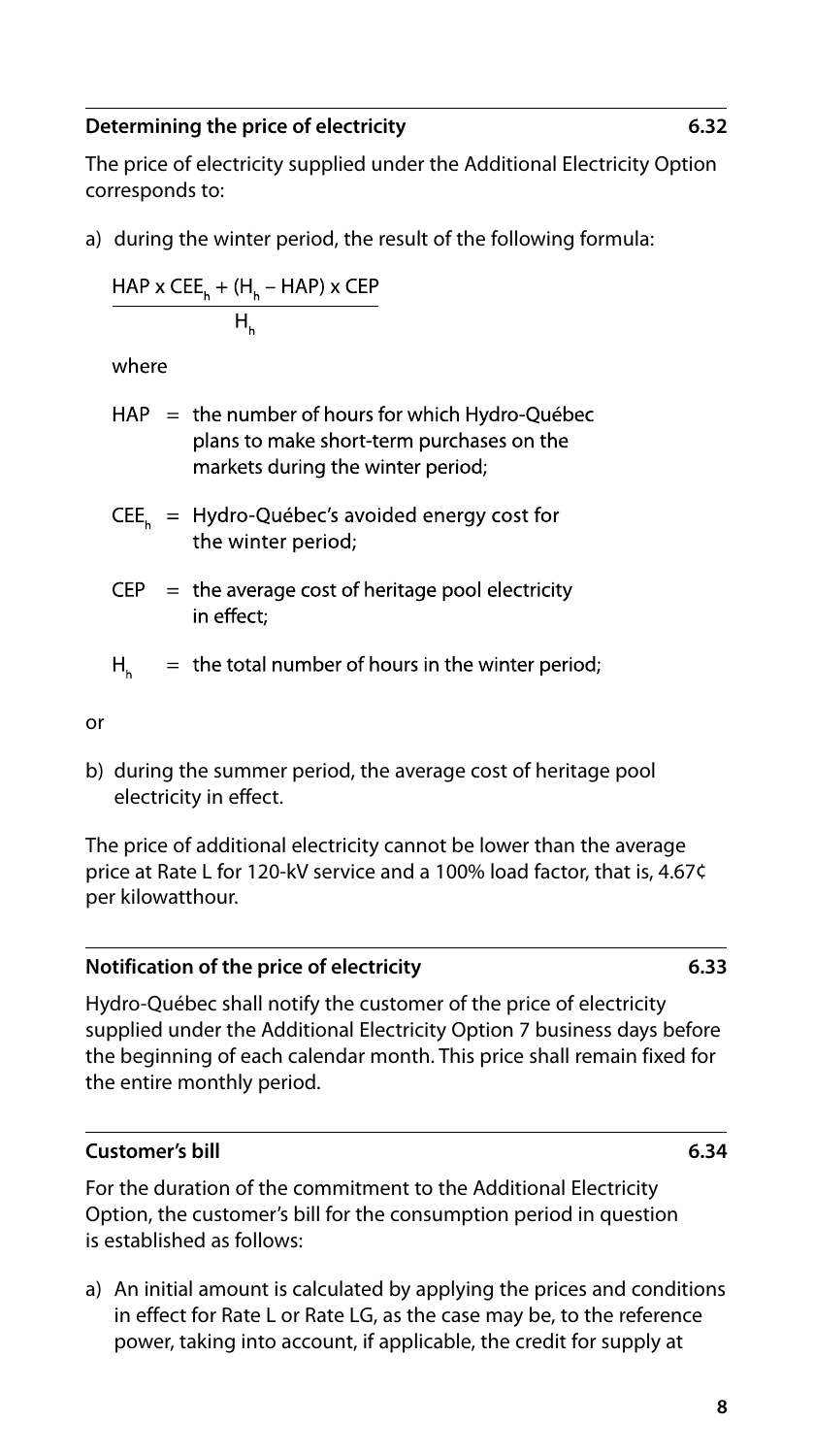**9**

medium or high voltage and the adjustment for transformation losses, as described in articles 10.2 and 10.4;

- b) A second amount is calculated by multiplying the difference between actual consumption and the additional electricity for the consumption period by the price of energy at Rate L or Rate LG;
- c) A third amount is calculated by multiplying the additional electricity for the consumption period by the price determined in accordance with Article 6.32;
- d) The results obtained in subparagraphs a), b) and c), as well as any amount related to the power factor applicable under Article 6.35, are added up.

When a consumption period overlaps 2 monthly periods, the amount billed for additional electricity will be prorated to the number of hours of the consumption period falling in each monthly period.

### **Condition related to the power factor 6.35**

If, during a given consumption period, the maximum power demand exceeds the highest real power demand, Hydro-Québec applies the demand charge in effect for Rate L or Rate LG, as the case may be, to the difference between those two values.

### **Restrictions 6.36**

Hydro-Québec may prohibit consumption of additional electricity on 2 hours' notice, based on system management requirements and availability.

Should the customer consume additional electricity during an unauthorized period, all consumption beyond reference power during that period will be billed at 50¢ per kilowatthour.

The provisions of the Additional Electricity Option shall not be interpreted as an obligation on the part of Hydro-Québec to assume any additional costs for connection, installation, or reinforcement of the transmission or distribution system to serve customers wishing to take advantage of the option. The customer shall assume any and all costs associated with the delivery of electricity under the Additional Electricity Option.

Hydro-Québec will neither build new facilities to provide the Additional Electricity Option nor allocate existing facilities to additional electricity loads in order to guarantee the availability of the energy.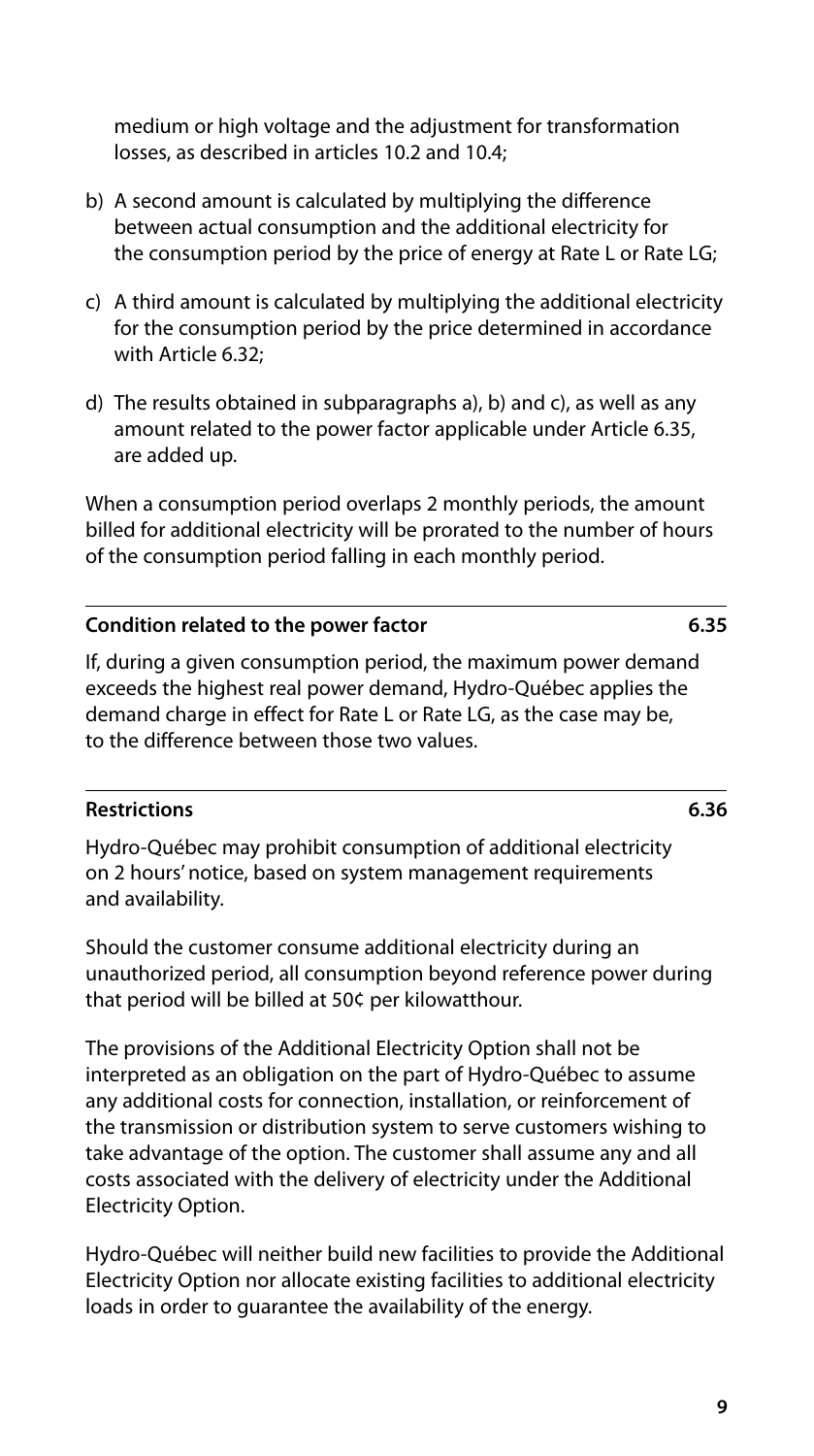This article shall not be interpreted as granting the customer permission to exceed the customer's available power.

### **Conditions for Rate L customers benefiting simultaneously from the Additional Electricity Option and an Interruptible Electricity Option 6.37**

For Rate L customers benefiting simultaneously from the Additional Electricity Option and one of the Interruptible Electricity Options, the conditions described in this section and in Section 2 of this chapter shall apply, with the following adjustments:

- a) Consumption during recovery periods under the conditions set forth in Article 6.23 shall not be considered in the calculation of the additional electricity;
- b) The customer's base power is the difference between:
	- i. the contract power or the reference power for the consumption period in question, whichever is higher, and
	- ii. the interruptible power.

Base power cannot be negative;

- c) The customer's maximum power is the reference power for the consumption period in question;
- d) The load factor during useable hours is the ratio, expressed as a percentage, of the energy billed at Rate L, as calculated in subparagraph b) of Article 6.34, to the reference power for the consumption period in question.

### **Conditions related to photosynthetic lighting or space heating to raise crops**

**6.38**

Upon receiving a request for the Additional Electricity Option for photosynthetic lighting or space heating to raise crops, Hydro-Québec may base the reference power on the normal consumption profile excluding these two uses.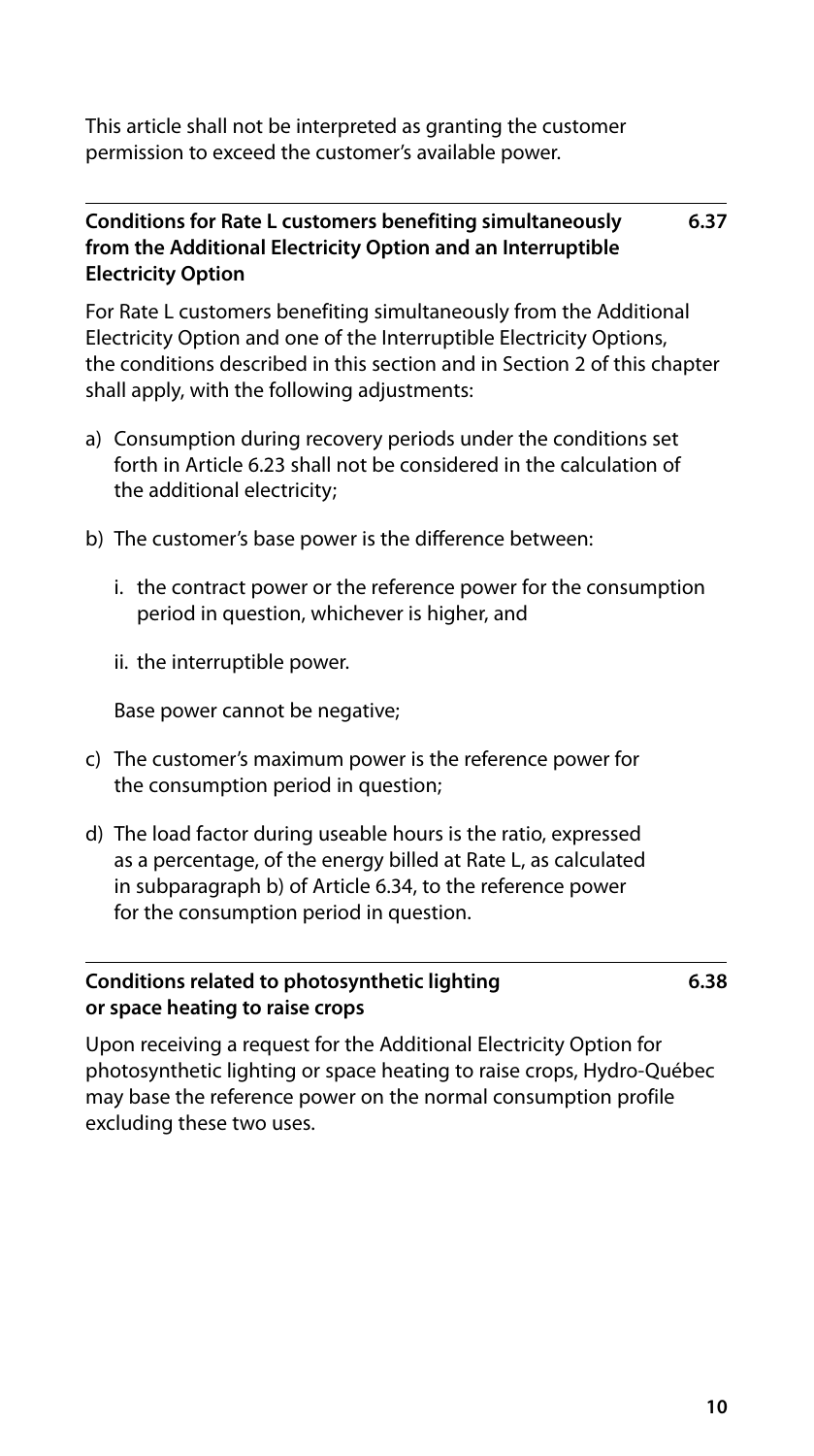### 

### **SECTION 4**

**INTERRUPTIBLE ELECTRICITY OPTIONS FOR RATE LG CUSTOMERS**

### **Application 6.39**

The Interruptible Electricity Options for medium-power customers, defined in Section 6 of Chapter 4, apply to the Rate LG contract of a customer who can commit to Hydro-Québec to curtail power during the winter period.

These options do not apply when the customer is benefiting from the Additional Electricity Option described in Section 3 or the running-in conditions described in Section 6 of Chapter 5.

## **SECTION 5**

**INTERRUPTIBLE ELECTRICITY OPTION WITH ADVANCE NOTICE AT 15:00 THE DAY PRECEDING THE INTERRUPTION FOR RATE L CUSTOMERS**

### **Application 6.40**

The Interruptible Electricity Option for medium-power customers with advance notice at 15:00 the day preceding the interruption (Option II), described in Section 6 of Chapter 4, applies to the Rate L contract of a customer who can commit to Hydro-Québec to curtail power during the winter period.

This option does not apply when the customer is benefiting from the Additional Electricity Option described in Section 3 or the running-in conditions described in Section 6 of Chapter 5.

### **SECTION 6**

**ECONOMIC DEVELOPMENT RATE FOR LARGE-POWER CUSTOMERS**

**Subsection 6.1** – Hydro-Québec Customers

### **Application 6.41**

The Economic Development Rate described in this section applies to the medium- or large-power contract of a customer who undertakes, as a result of the present rate, to build and commission a new facility or expand an existing facility operating in a promising sector of activity.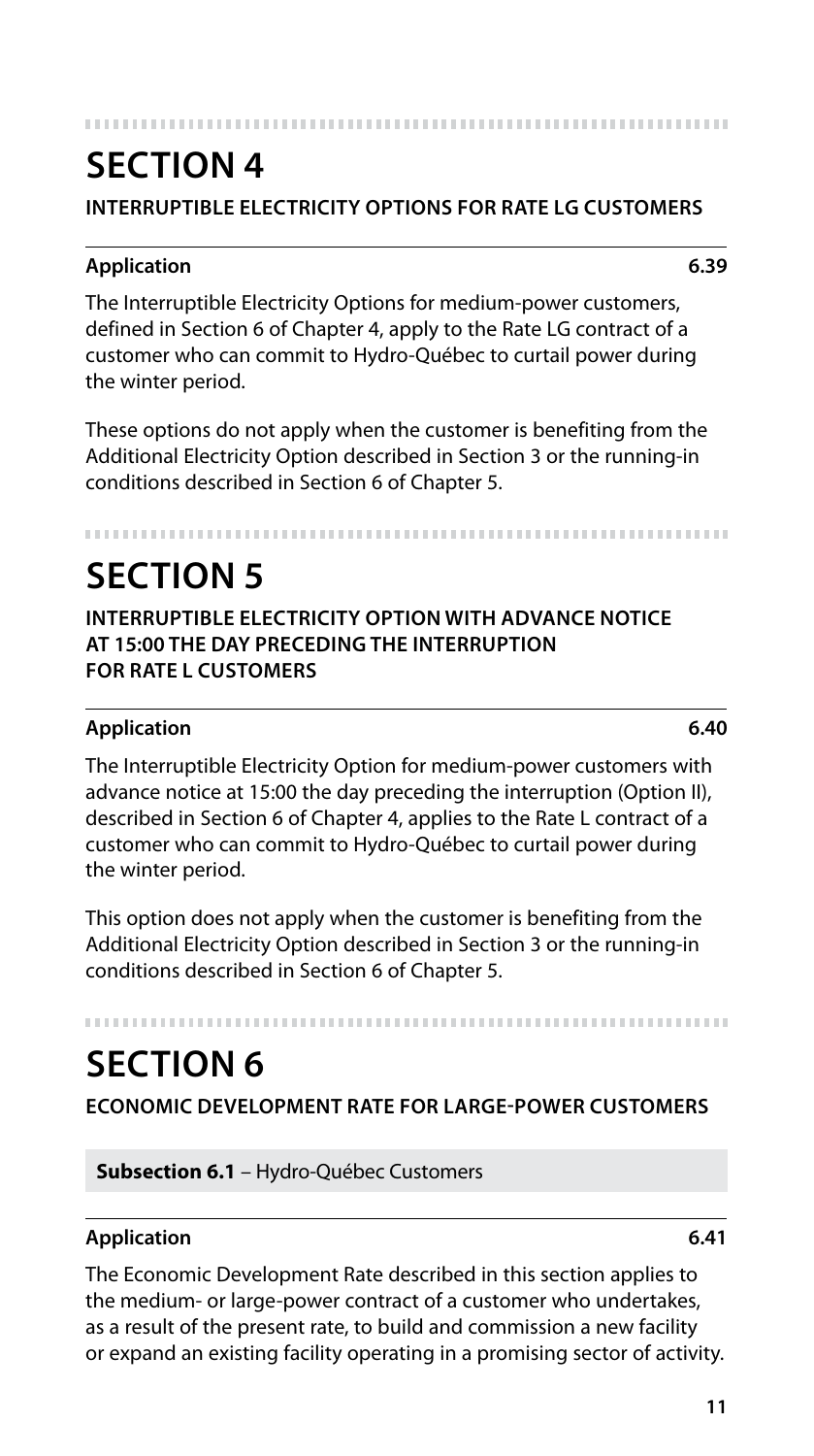It does not apply when the customer is benefiting from the Load Retention Rate described in Section 1 of this chapter.

### **Definitions 6.42**

In this section, the following definitions apply:

"*historical demand*": The average of the billing demands during the historical period, weighted according to the number of hours. Hydro-Québec may adjust the historical demand as needed to better reflect the customer's normal consumption profile.

"*historical energy*": The average hourly energy consumption during the historical period.

"*historical period*": The 3 consumption periods with the highest energy consumption among the 12 consecutive consumption periods preceding the sign-up date. If these 3 consumption periods do not reflect the customer's normal consumption profile, Hydro-Québec may consider the historical period to be any other time range it deems more appropriate or use other criteria to determine the customer's normal consumption profile.

"*operating expenses*": All expenses directly related to operating the customer's facilities, including, but not limited to, the cost of raw materials, labor and energy as well as overhead and administrative expenses, but excluding all expenses that are not directly related to operations, such as depreciation and amortization and financing costs.

"*transition period*": The last 3 years of the commitment, during which the rate reduction progressively diminishes until the contract is subject to Rate L or the applicable general rate, as the case may be.

### **Eligibility 6.43**

For the contract to be eligible for the Economic Development Rate, the following conditions must be met:

- a) The customer must undertake to build and commission a new facility with a power demand of at least 1,000 kilowatts or to add at least 500 kilowatts of demand to an existing facility;
- b) In the case of an existing facility, the expected maximum power demand of the new equipment must not be less than 10% of the highest billing demand during the 12 consumption periods preceding the sign-up date;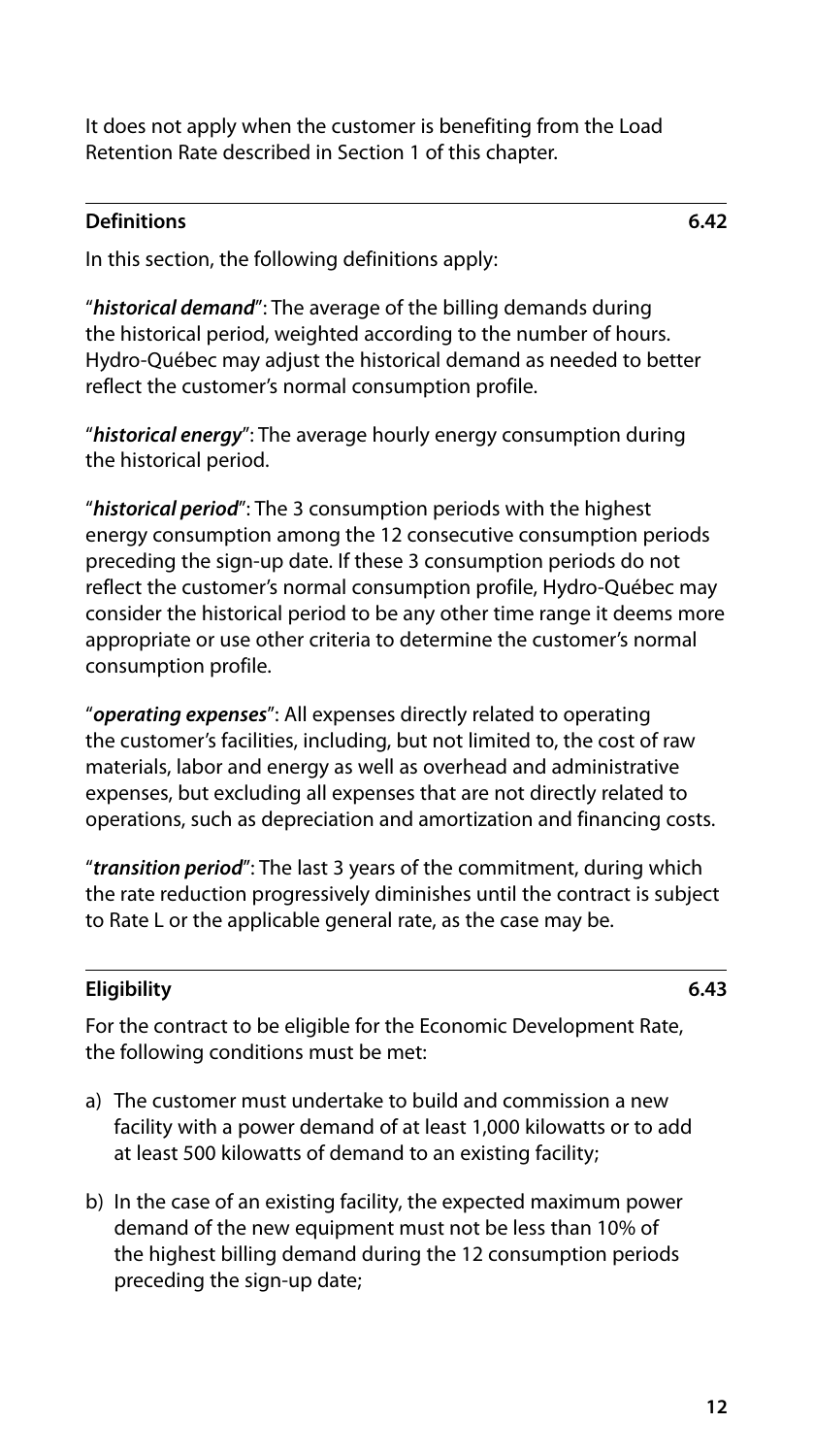- c) The facility's electricity costs must represent at least 10% of operating expenses. In the case of a data hosting facility, it must also present a significant value added for the Québec economy;
- d) The facility must have significant potential for the net addition of new loads within Québec. Consequently, the new load must not be the result of production transfers between the entities or facilities of the same company or of different companies within Québec, and it must not be linked to equipment that was in operation during the year preceding the effective date of this rate.

### **Sign-up procedure 6.44**

A customer wishing to sign up for the Economic Development Rate must submit a written request to Hydro-Québec. The customer's request must contain the following information:

- a) A summary description of the planned facility or expansion project, including, but not limited to, the products, if any, to be manufactured, the processes and technologies to be implemented, and the anticipated investments and operating costs;
- b) The scheduled commissioning date;
- c) Estimates of the power demand and the energy that will be consumed, on average, under the contract in question;
- d) An attestation to the effect that the Economic Development Rate was one of the determining factors in the customer's decision to build or expand a facility in Québec.

Within 90 days of Hydro-Québec's written acceptance, the customer must sign an agreement undertaking to commission the new facility or equipment within 3 years. The agreement will incorporate the information submitted in support of the request and will specify:

- a) The historical demand and historical energy, if applicable;
- b) The sign-up date, which corresponds to the commissioning date or to any other date agreed upon by the parties;
- c) The rate reduction applicable for the years in question.

Subject to the approval of the Régie de l'énergie, Hydro-Québec may cease to accept new sign-up requests for the Economic Development Rate if justified by the energy context.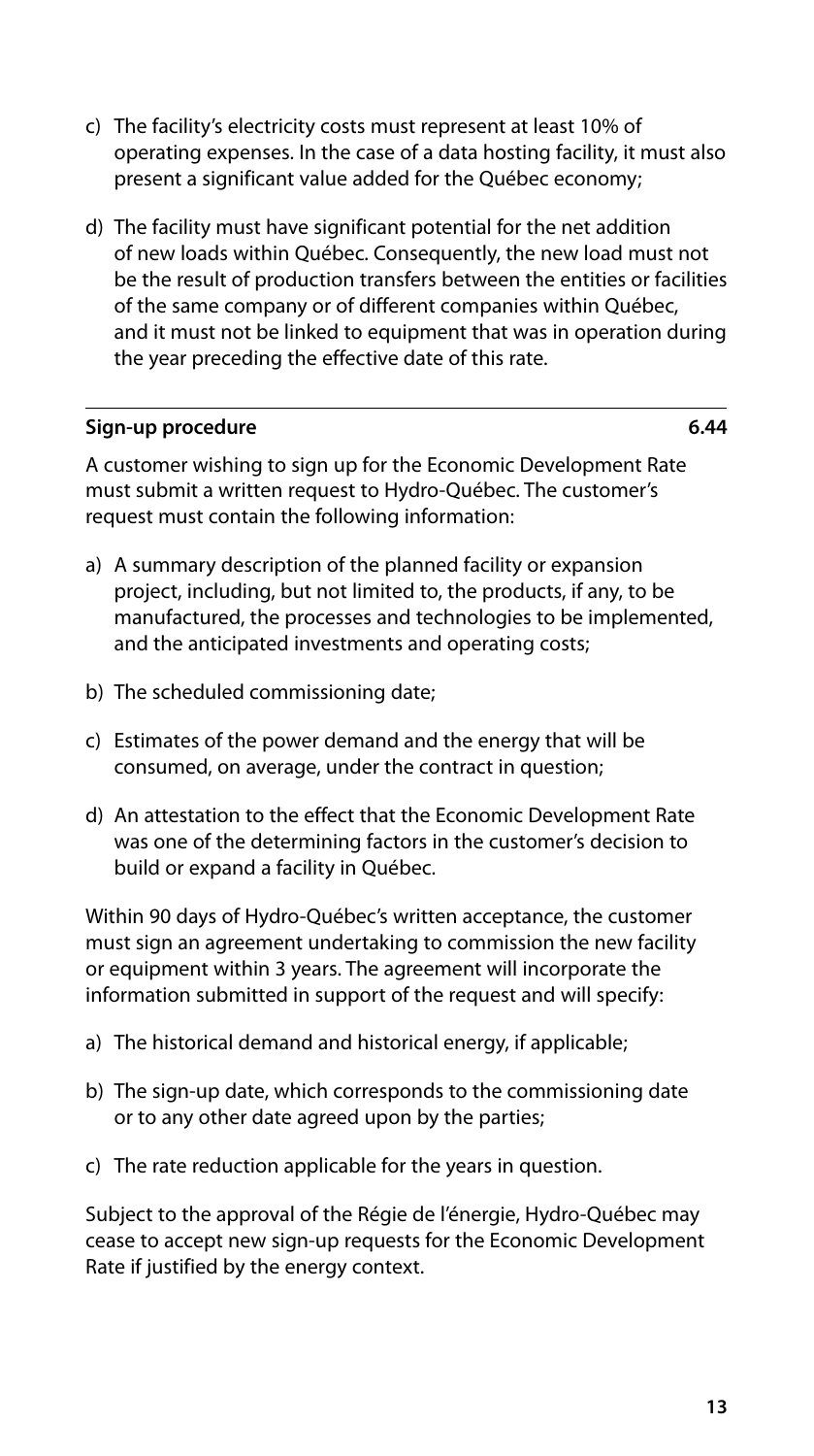### **Duration of commitment 6.45**

Subject to signing of the agreement provided for in Article 6.44, the contract becomes subject to the Economic Development Rate on the sign-up date determined in accordance with Article 6.44.

A customer may benefit from the conditions of application for runningin, described in Section 6 of Chapter 5, during the commissioning of the new facility or equipment. The contract then becomes subject to the Economic Development Rate at the beginning of the first consumption period during which there was no running-in or at the beginning of any consumption period during the running-in, at the customer's discretion. The date chosen will constitute the sign-up date.

The Economic Development Rate will apply as of the sign-up date until March 31, 2027, as set out in the agreement provided for in Article 6.44, including the transition period during which the rate reduction will diminish progressively, as described in Article 6.46.

### **Rate reduction and transition period 6.46**

The initial rate reduction is 20%. During the 3-year transition period, the applicable reduction will decrease by 5 percentage points a year until it reaches 0% at the end of the commitment.

### **Billing – New facility 6.47**

In the case of a new facility, the bill for each consumption period is determined as follows:

- a) An initial amount is calculated using the prices and conditions applicable to the billing demand and energy consumption at Rate L or the applicable general rate, as the case may be, taking into account, as applicable, the credit for supply at medium or high voltage and the adjustment for transformation losses, as described in articles 10.2 and 10.4;
- b) A second amount is calculated by multiplying the amount in subparagraph a) by the rate reduction applicable for that year, as set out in the agreement provided for in Article 6.44;
- c) The amount obtained in subparagraph b) is subtracted from the amount obtained in subparagraph a).

### **Billing – Expansion of an existing facility 6.48**

In the case of an expansion of an existing facility, the bill for each consumption period is determined as follows:

**14**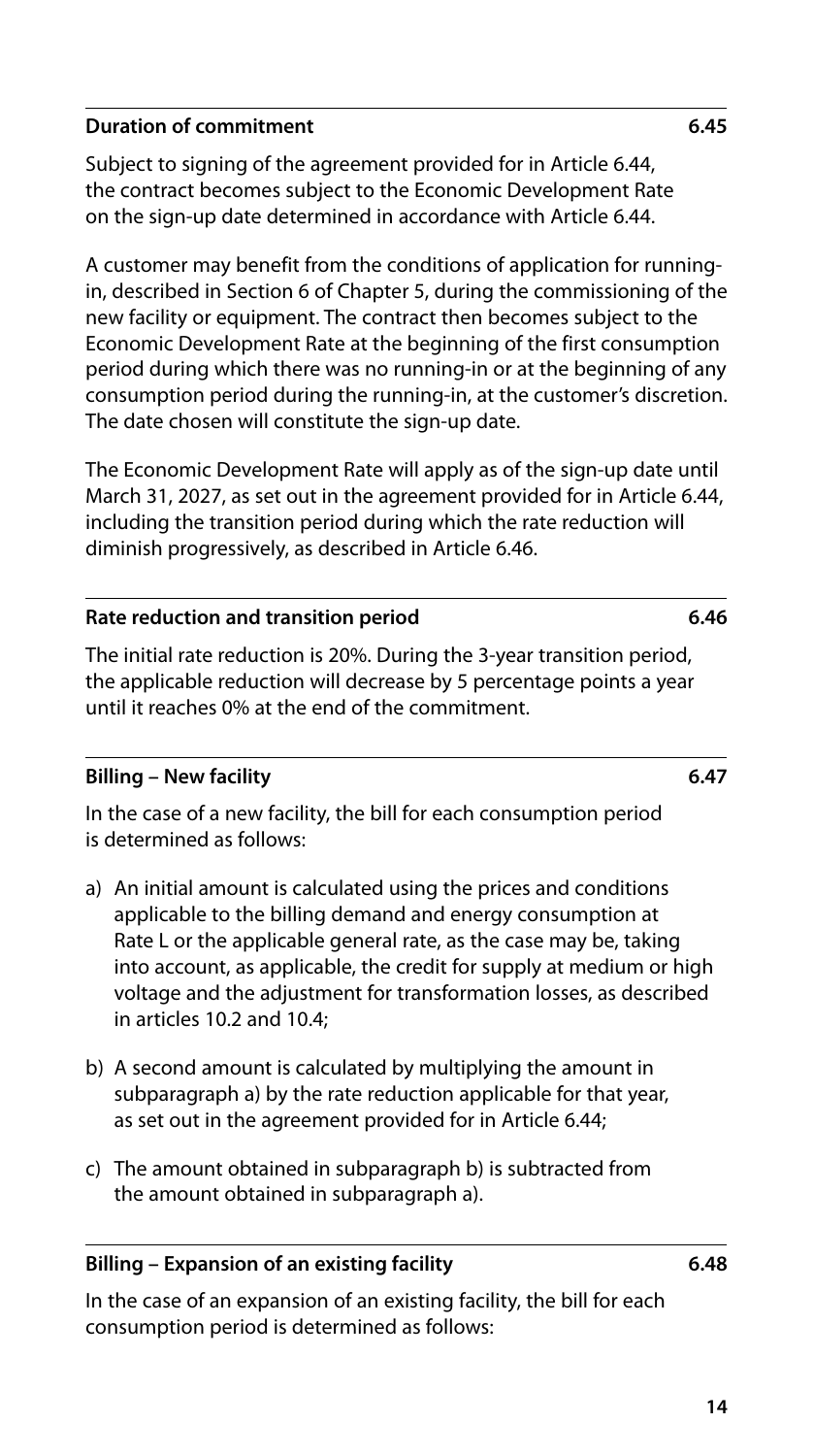**15**

- a) An initial amount is calculated using the prices and conditions applicable to the billing demand and energy consumption at Rate L or the applicable general rate, as the case may be, taking into account, as applicable, the credit for supply at medium or high voltage and the adjustment for transformation losses, as described in articles 10.2 and 10.4;
- b) A second amount is calculated by applying the prices and conditions for Rate L or the applicable general rate, as the case may be, to the historical demand and the historical energy, taking into account, as applicable, the credit for supply at medium or high voltage and the adjustment for transformation losses, as described in articles 10.2 and 10.4;
- c) The amount obtained in subparagraph b) is subtracted from the amount obtained in subparagraph a). The result cannot be negative;
- d) The amount obtained in subparagraph c) is multiplied by the rate reduction for the year in question, as set out in the agreement provided for in Article 6.44;
- e) The amount obtained in subparagraph d) is subtracted from the amount obtained in subparagraph a).

### **Breach of commitment 6.49**

Hydro-Québec may cease applying the Economic Development Rate to the contract of a customer who fails to uphold its commitment as set out in the agreement provided for in Article 6.43. The contract will then become subject to Rate L, if it is eligible for such rate, or to the applicable general rate.

### **End of commitment 6.50**

The customer may opt out of the Economic Development Rate at any time. It must notify Hydro-Québec in writing, indicating the date as of which it wants Rate L, if it is eligible for such rate, or the applicable general rate to apply to the contract. Once opted out, the customer may not sign up for the Economic Development Rate again.

### **Billing terms and conditions for customers benefiting simultaneously from the Economic Development Rate and the Additional Electricity Option**

For large-power customers benefiting simultaneously from the Economic Development Rate and the Additional Electricity Option, the terms and conditions described in this section and in Section 3 of this chapter apply, with the following adjustments:

**6.51**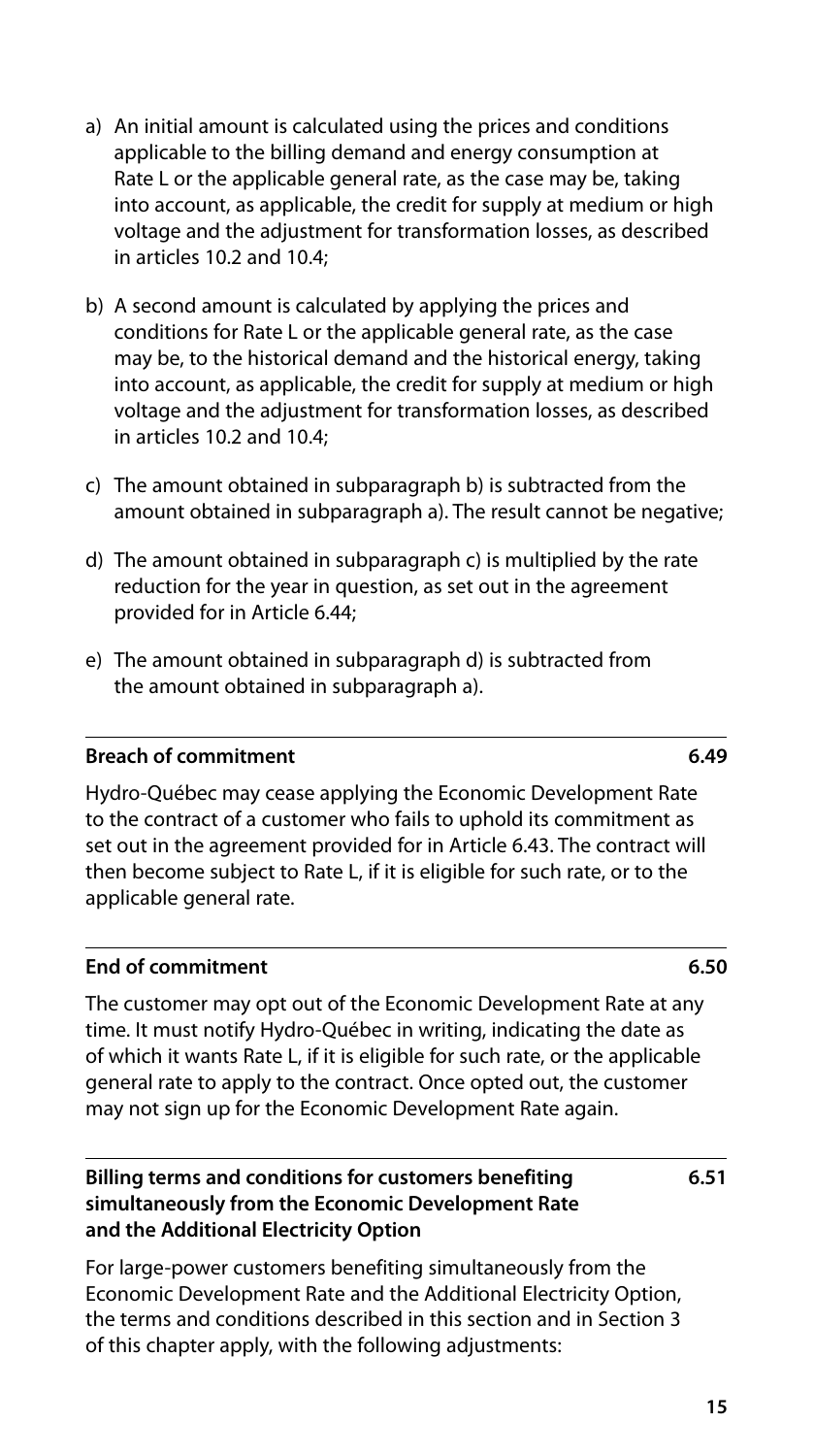- a) The billing demand mentioned in articles 6.47 and 6.48 corresponds to the reference power for the consumption period in question, but must not be less than the minimum billing demand;
- b) The energy consumption mentioned in articles 6.47 and 6.48 corresponds to the difference between actual consumption and additional electricity for the consumption period in question.

### **Subsection 6.2** – Customers of a Municipal System

### **Application 6.52**

This subsection applies to a municipal system that applies the Economic Development Rate set forth in Subsection 6.1 to a mediumor large-power contract.

### **Object 6.53**

For all eligible contracts, Hydro-Québec reimburses the municipal system for an amount corresponding to the rate reduction granted to the customer.

### **Terms and conditions of application 6.54**

To be eligible for the Economic Development Rate, the customer of a municipal system must meet the conditions set forth in Subsection 6.1 as well as the following conditions:

- a) The customer shall submit its request to Hydro-Québec and to the municipal system along with all relevant supporting documents and all the information required under Article 6.44;
- b) Hydro-Québec determines whether the contract is eligible for the Economic Development Rate under the conditions set forth in articles 6.43 and 6.44, and notifies the customer and the municipal system in writing of its decision to accept or deny the request;
- c) The customer shall sign the agreement provided for in Article 6.44, countersigned by the municipal system, within 90 days of Hydro-Québec's written acceptance;
- d) Hydro-Québec reimburses the municipal system for an amount corresponding to the rate reduction calculated in accordance with subparagraph b) of Article 6.47 or subparagraph d) of Article 6.48 for each consumption period covered by the agreement, unless Hydro-Québec ceases to apply the Economic Development Rate because of a breach of commitment, as provided for in Article 6.49.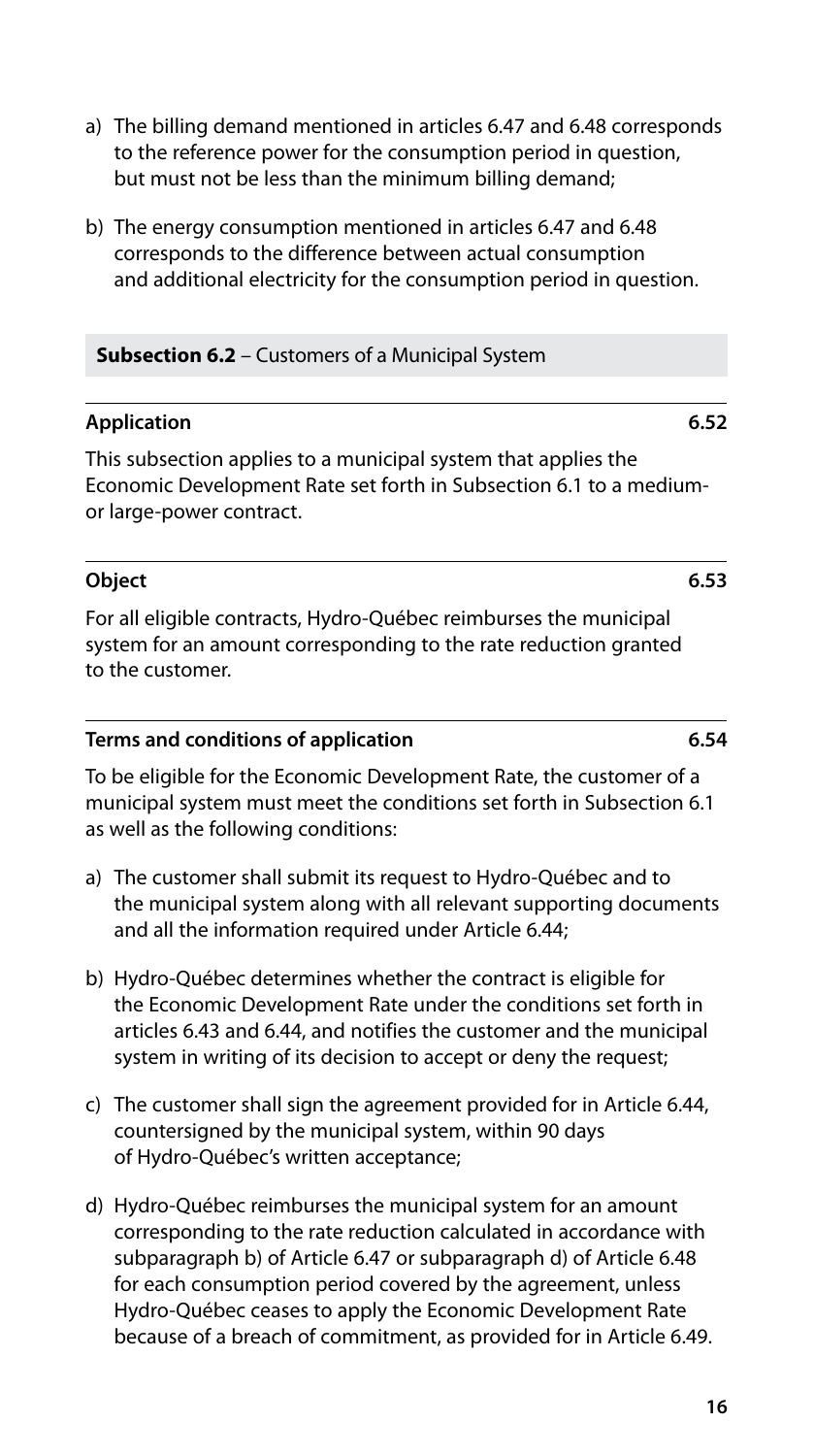**17**

### **SECTION 7 INDUSTRIAL REVITALIZATION RATE FOR RATE L CUSTOMERS**

### **Application 6.55**

The Industrial Revitalization Rate described in this section applies to the Rate L contract of a customer who undertakes, as a result of the present rate, to return all or part of a plant's unused production capacity to operation or to convert one or more industrial processes to electricity.

It does not apply when the customer is benefiting from the Load Retention Rate described in Section 1 or the Economic Development Rate described in Section 6 of this chapter.

### **Definitions 6.56**

In this section, the following definitions apply:

*"historical demand"*: The average of the billing demands during the historical period, weighted according to the number of hours. Hydro-Québec may adjust the historical demand as needed to better reflect the customer's normal consumption profile. The historical demand is never less than the customer's minimum billing demand at Rate L.

"*historical period*": The 12 consecutive consumption periods preceding the date on which the customer asks to sign up for the Industrial Revitalization Rate. If the 12 consumption periods do not reflect the customer's normal consumption profile, excluding the unused production capacity or prior to the conversion of the industrial process or processes to electricity, Hydro-Québec may consider the historical period to be any other time range it deems more appropriate or use other criteria to determine the customer's normal consumption profile.

*"supplementary electricity"*: The amount of energy corresponding to the difference between the real power demand and the historical demand, for each 15-minute integration period. This quantity cannot be negative.

"*unauthorized period*": A period during which the customer's power demand must not exceed the historical demand.

### **Eligibility 6.57**

For the contract to be eligible for the Industrial Revitalization Rate, the following conditions must be met:

a) The plant must return unused production capacity to operation or convert one or more industrial processes to electricity;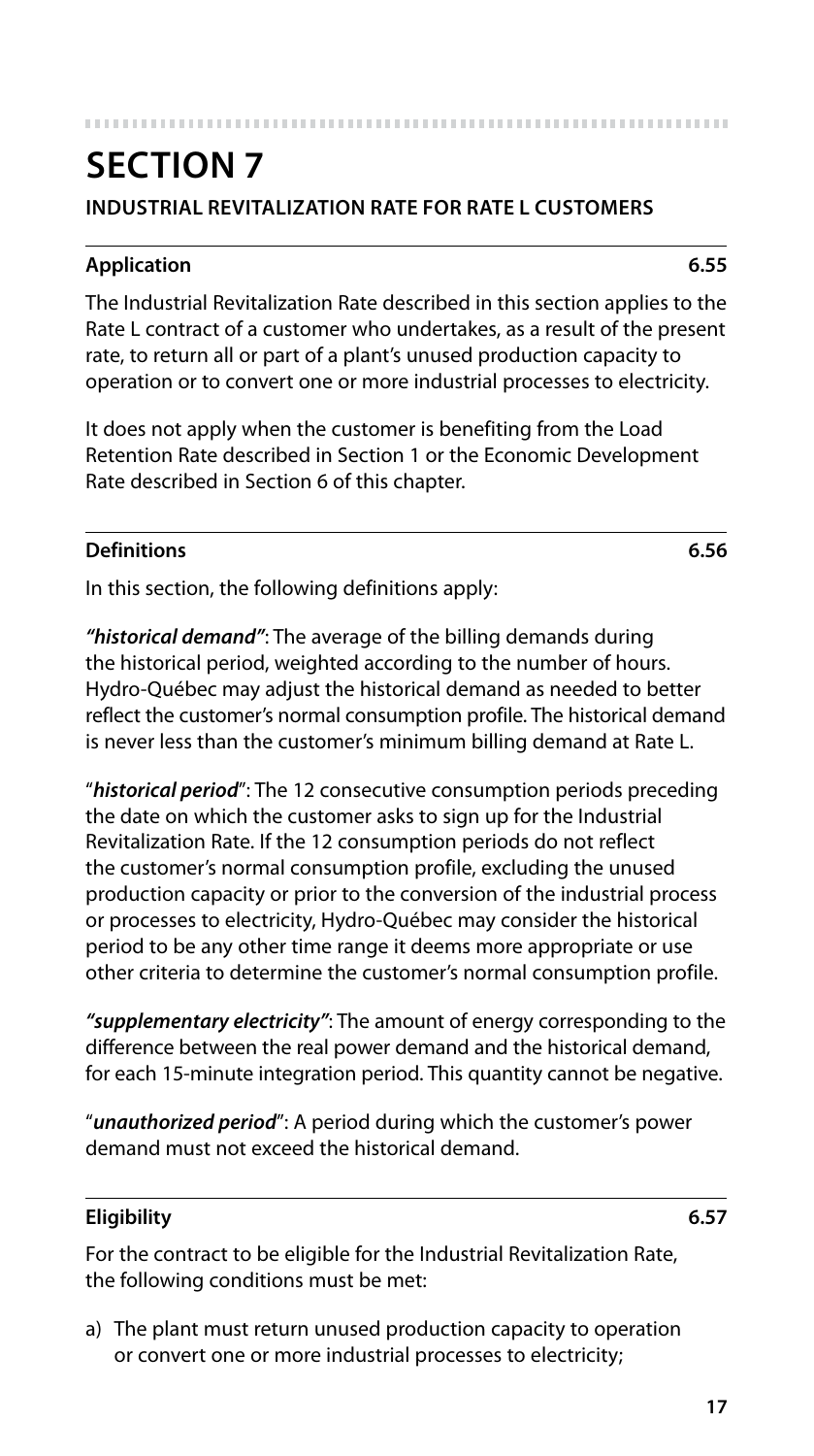- b) The customer must provide an undertaking that returning unused production capacity to operation or converting the industrial process or processes to electricity will add at least 500 kilowatts to the historical demand;
- c) The plant must have significant potential for the net addition of new loads in Québec. Consequently, the added load stemming from the return to operation of unused production capacity or the conversion of the industrial process or processes to electricity must not be the result of production transfers between entities or facilities of the same company or of different companies within Québec.

### **Sign-up procedure 6.58**

A customer wishing to sign up for the Industrial Revitalization Rate must submit a written request to Hydro-Québec. The customer's request must contain the following information:

- a) A summary description of the plant's situation;
- b) The date scheduled for the return to operation of the unused production capacity or the conversion of the industrial process or processes to electricity under this rate, as well as the duration of the customer's commitment for the purposes of this rate;
- c) Estimates of the power demand and the energy that will be consumed, on average, under the contract after the return to operation of the unused production capacity or the conversion of the industrial process or processes to electricity;
- d) An attestation to the effect that the Industrial Revitalization Rate was one of the determining factors in the customer's decision to return unused production capacity to operation or to convert one or more industrial processes to electricity in Québec.

Subject to an agreement on the historical demand and to Hydro-Québec's written approval, the rate will take effect, at the customer's discretion, either at the beginning of the consumption period following the period during which Hydro-Québec receives the customer's written request, or on the date on which the plant's unused production capacity is returned to operation or the date on which the industrial process or processes are converted to electricity.

### **Commitment 6.59**

The customer undertakes to sign up for the Industrial Revitalization Rate for a minimum of 3 consumption periods during the 12 consecutive monthly periods following the sign-up date.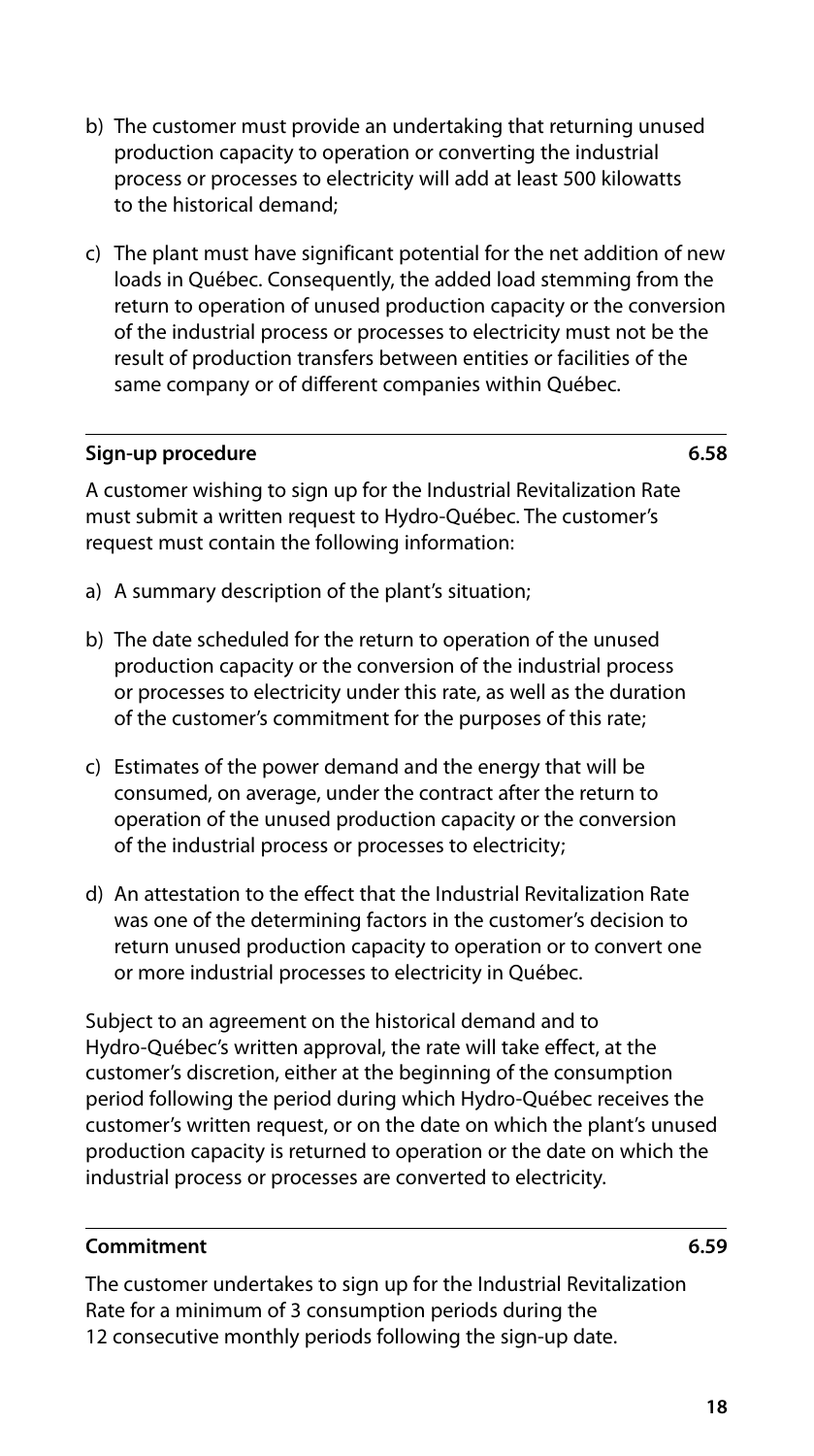### **Renewal of commitment 6.60**

A customer may renew a commitment regarding the Industrial Revitalization Rate by submitting a written request to Hydro-Québec before the end of the commitment. The rate will continue to apply to the same contract, subject to Hydro-Québec's approval.

### **Determining the price of electricity 6.61**

The price of electricity supplied under the Industrial Revitalization Rate is equal to:

- a) during the winter period, the result of the formula provided in subparagraph a) of Article 6.32;
- b) during the summer period, the average cost of heritage pool electricity in effect.

The applicable price cannot be lower than the price of energy at Rate L, that is, 3.28¢ per kilowatthour.

### **Notification of the price of electricity 6.62**

Hydro-Québec shall notify the customer of the price of electricity supplied under the Industrial Revitalization Rate 7 business days prior to December 1 for the winter period, and 7 business days prior to April 1 for the summer period.

### **Customer's bill 6.63**

For each consumption period, the Industrial Revitalization Rate applies to all or to the eligible portion of the load, as the case may be, as follows:

- a) An initial amount is calculated by applying the Rate L prices and conditions in effect to the historical demand, taking into account, as applicable, the credit for supply at medium or high voltage and the adjustment for transformation losses described in articles 10.2 and 10.4;
- b) A second amount is calculated by multiplying the difference between actual consumption and the supplementary electricity for the consumption period by the price of energy at Rate L;
- c) A third amount is calculated by multiplying the supplementary electricity by the price determined in accordance with Article 6.61;
- d) The results obtained in subparagraphs a), b) and c), as well as any amount related to the power factor applicable under Article 6.64, are added up.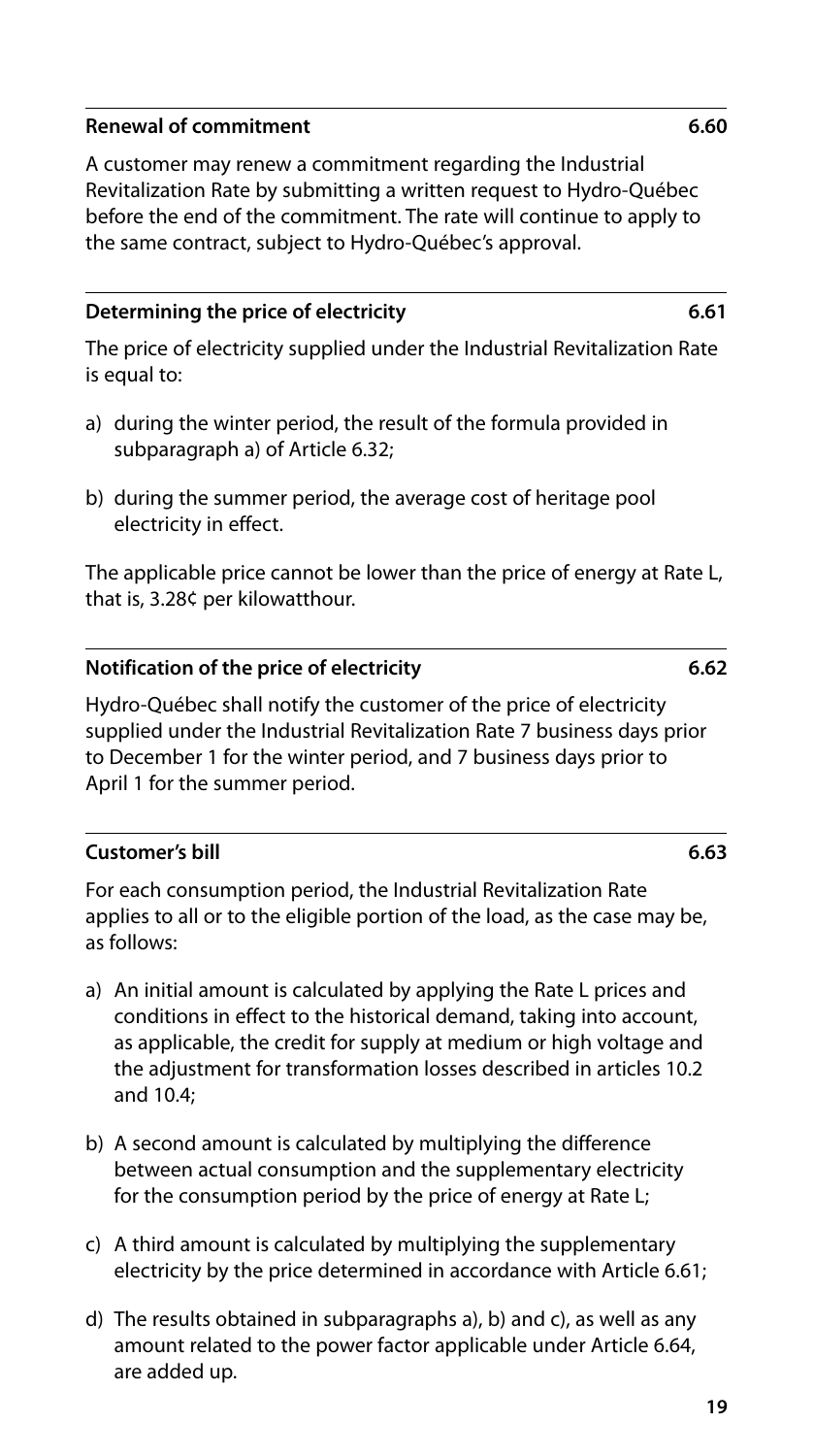When a consumption period overlaps with the beginning or end of the winter period, the amount billed for supplementary electricity is prorated according to the number of hours in the consumption period that fall within the summer period and the winter period, respectively.

### **Condition related to the power factor 6.64**

If, during a given consumption period, the maximum power demand exceeds the highest real power demand, Hydro-Québec applies the demand charge in effect for Rate L to the difference between those two values.

### **Restrictions 6.65**

Hydro-Québec may prohibit consumption of electricity supplied under the Industrial Revitalization Rate on 2 hours' notice, based on system management requirements and availability.

Should the customer consume supplementary electricity during an unauthorized period, all consumption beyond historical demand during that period will be billed at 50¢ per kilowatthour.

The provisions of the Industrial Revitalization Rate shall not be interpreted as an obligation on the part of Hydro-Québec to assume any additional costs for connection, installation, or reinforcement of the transmission or distribution system to serve customers wishing to take advantage of the rate. The customer shall assume any and all costs associated with the delivery of electricity under the Industrial Revitalization Rate.

Hydro-Québec will neither build new facilities to provide the Industrial Revitalization Rate nor allocate existing facilities to supplementary electricity loads in order to guarantee the availability of the energy.

This article shall not be interpreted as granting the customer permission to exceed the customer's available power.

### **Breach of commitment 6.66**

Hydro-Québec reserves the right to cease applying the Industrial Revitalization Rate to the contract of a customer who fails to uphold its commitment under Article 6.59. The contract will then become subject to Rate L, if it is eligible for such rate, or to the applicable general rate.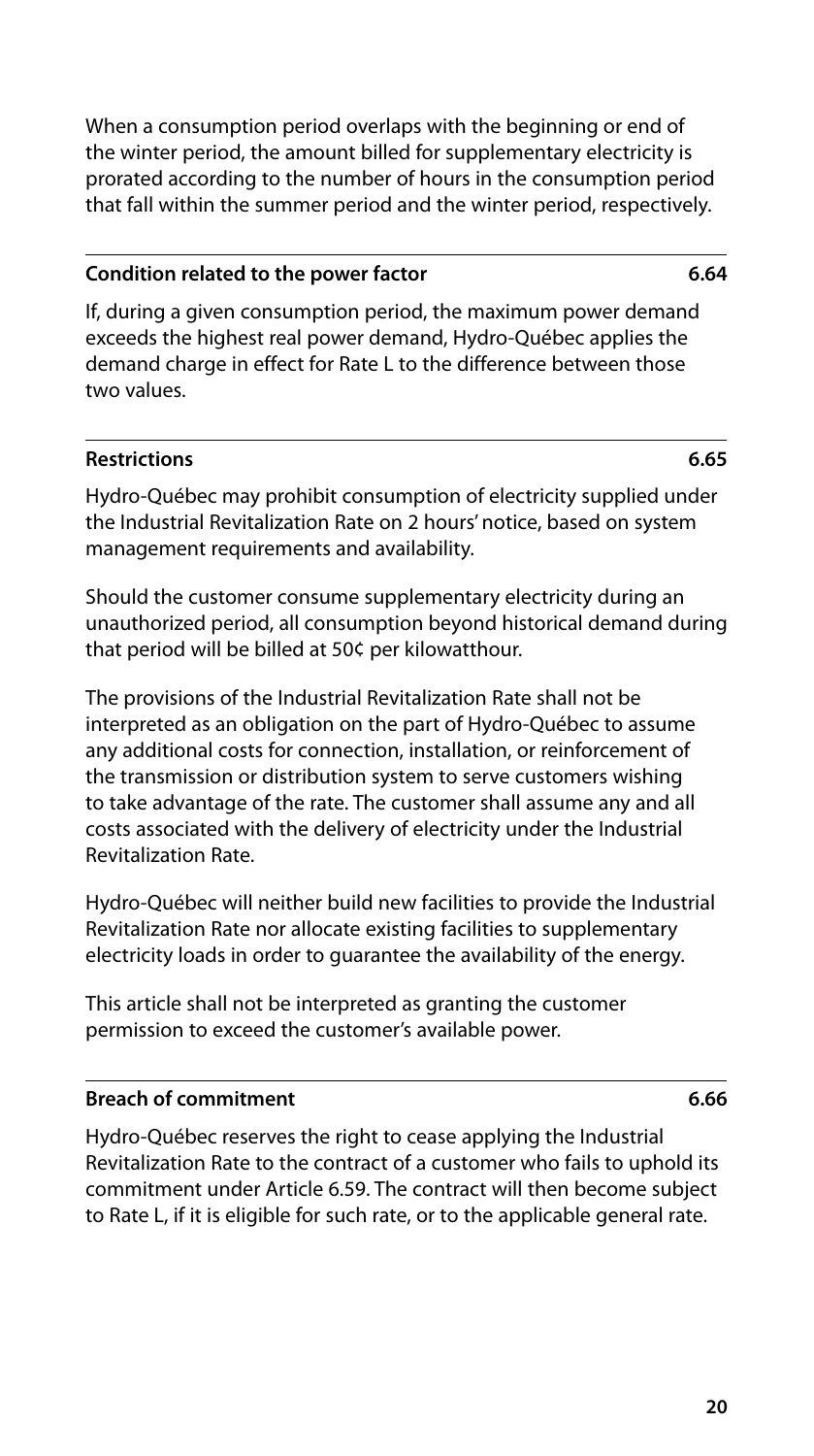### **Billing terms and conditions for Rate L customers benefiting simultaneously from the Industrial Revitalization Rate and the Additional Electricity Option 6.67**

For Rate L customers benefiting simultaneously from the Industrial Revitalization Rate and the Additional Electricity Option, the terms and conditions described in this section and in Section 3 of this chapter apply, with the following adjustments:

- a) The historical demand is based on the real power recorded during the historical period or is determined using any other method deemed more appropriate, but it cannot be less than the minimum billing demand;
- b) The additional electricity is established based on the amount of energy corresponding to the difference between the historical demand and the reference power, for each 15-minute integration period. This quantity cannot be negative;
- c) The supplementary electricity is equal to the difference between actual consumption and the sum of the additional electricity and the consumption associated with the reference power.

### **Billing terms and conditions for Rate L customers benefiting simultaneously from the Industrial Revitalization Rate and the Interruptible Electricity Option 6.68**

For Rate L customers benefiting simultaneously from the Industrial Revitalization Rate and one of the Interruptible Electricity Options, the terms and conditions described in this section and in Section 2 of this chapter apply, with the following adjustments:

- a) Consumption during recovery periods under the conditions set forth in Article 6.23 shall not be considered in the calculation of the supplementary electricity;
- b) The customer's base power is the difference between:
	- i. the contract power or the historical demand for the consumption period in question, whichever is higher, and
	- ii. the interruptible power.

Base power cannot be negative;

c) The customer's maximum power is the historical demand for the consumption period in question;